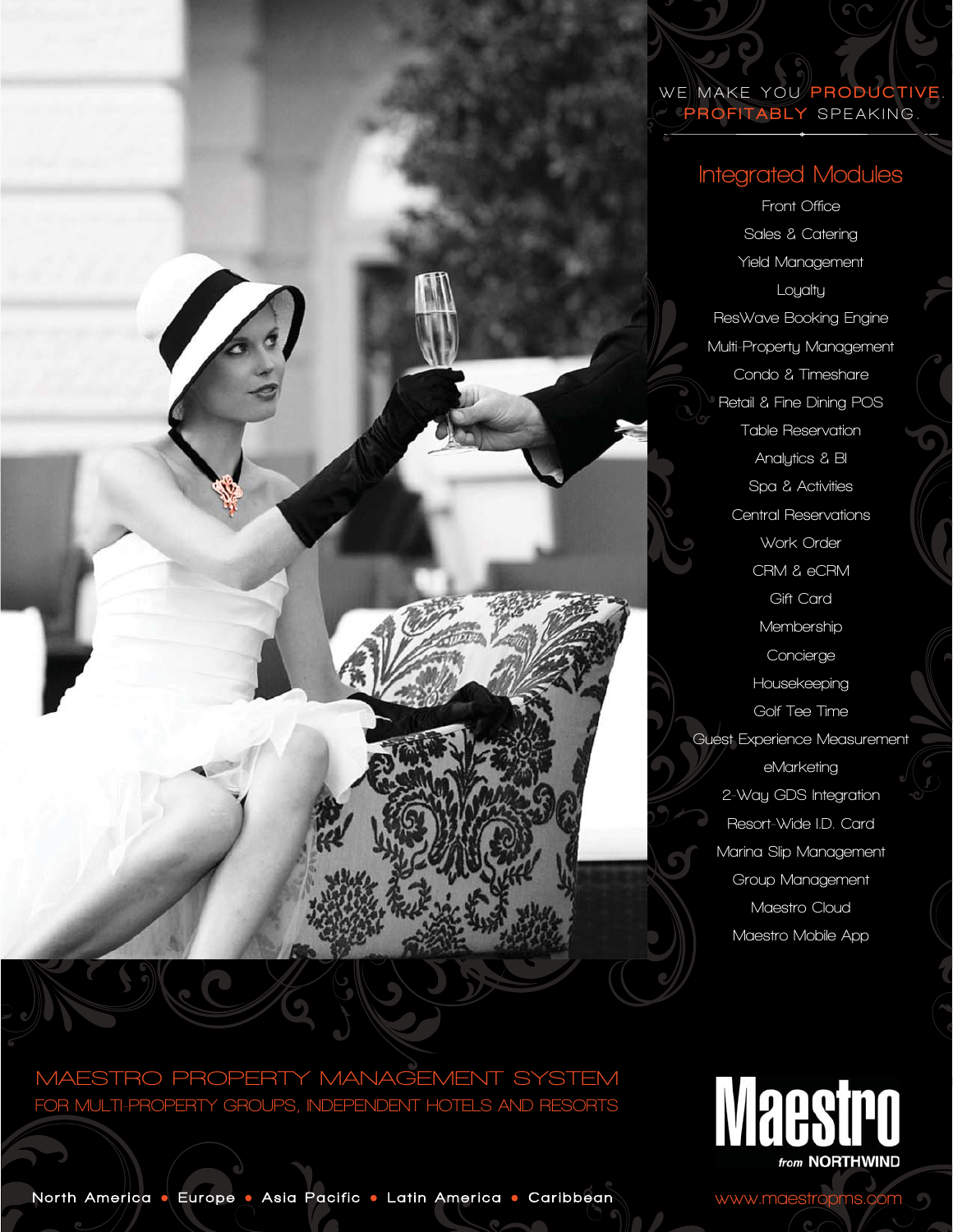# **MAESTRO - BEYOND PMSFOR BUSINESS SUCCESS**

**Maestro PMS is the PCI-certified hospitality system preferred by the industry's most successful multi-property groups, independent hotels, boutique hotels, luxury resorts, conference centers, retreats, non-profits, condominium and timeshare properties. With over 20 integrated modules on a single database, Maestro was developed from the ground up as a true enterprise hospitality system.**

**Northwind understands that independent hoteliers need an experienced partner to listen, recognize their challenges and provide reliable, seamless, technology as well as professional services that can adapt to their unique business needs.**

**Recognized for it's industry leading Diamond Plus Service, Maestro goes above and beyond PMS by delivering revenue generating tools and expert services that enable independent operators to maximize revenue, increase productivity and keep guests coming back.**



#### **DIAMOND PLUS SERVICE YOU CAN RELY ON**

**NORTHWIND's main focus is helping our clients be successful. Diamond Plus Service with Expert Maestro Customer Care & Unparalleled 24/7 Help Desk offers Maestro users free productivity tools and resources including:**

- ♦ **On Demand Live 1-on-1 Refresher and Advanced Training**
- ♦ **Real-time Web Chat Help Desk**
- ♦ **Maestro for Beginners Education**
- ♦ **Self-Paced E-Learning Online Tutorials**
- ♦ **Interactive Training Webinars**
- ♦ **Version Upgrades and Enhancements**
- ♦ **Transition Assistance**
- ♦ **Professional Maestro Management Services**
- ♦ **Web Connection eBusiness Services**



**"We set pricing thresholds from our corporate office and Maestro optimizes rates automatically. Maestro Multi-Property standardized our operation, enabled central management controls, and makes our company much more efficient and profitable." Venita Yelley, CFO, MCM Family of Hotels**



**"Maestro Yield Management has definitely increased our revenue. Our ADR is through the roof and we've had 3 years of record RevPAR increases. The Maestro system more than paid for itself in no time." Rich Newman, GM, Gainey Suites**

### **MAESTRO HAS EMPOWERED HUNDREDS THEIR BUSINESSES AND STAY AHEAD OF THE COMPETITION WITH INN**

**PRODUCTIVITY** 

**MAXIMIZE REVENUE & PROFITSPERSONALIZE GUEST SERVICE LOWER COSTS WITH DIRECT WEB & MOBILE BOOKINGSCENTRALIZE OPERATIONS WORK FROM ANYWHERE WITH MAESTRO CLOUD & MOBILE INCREASE PRODUCTIVITYUSE BUSINESS INTELIGENCE TO DRIVE SMARTER DECISIONSENGAGE GUESTS WITH SOCIAL MEDIABOOST LOYALTY TO YOUR BRAND** 

#### **MULTI-PROPERTY SOLUTIONS**

**& PROFITABIL** 

 **Maest ro has extens ive expe <sup>r</sup> ience Maestro's Guest Loyalty System with online Eliminate the tedious daily maintenance of room**  database. This enables better which minimizeserrors, is efficient, saves the **inter-departmental and property coordination, crossproperty booking and upsell capabilities, as well as consistent guest recognition at all programs with perks that reflect their unique an effective revenue management system. touch points, all properties.**

#### **ONLINE, SOCIAL & MOBILE**

**dependency with direct bookings for guests, email campaigns.** 

### **GUEST LOYALTY + ONLINE**

**empowering multi-property hotel groups with capabilities is the first application to offer rates. Proactive Yield management is built in to**  enterprise-wide system solutions. Whether independents the same benefits as major Maestro PMS to maximize rates for all sales **you have 2 local hotels or a hotel portfolio that chains to recognize, reward, and retain strategies with forecasting and automated spans the country, Maestro provides true guests. It easily automates the complex controls to let managers quickly adapt to centralized management controls on a single process of points tracking and redemption, changing market conditions. No matter how hotel considerable cost and enables the engine that drives property performance. independents the freedom to create custom And to maximize revenue it is essential to utilize tightly you manage your operation, revenue is Manual is no longer an option.**

**brand and services.**

### **BUSINESS INTELIGENCE**

**Maestro's Web Connection' suite increases The ability to act faster and more effectively Independent operators are turning to hosted profitability and reduces costly third party than the competition can be the defining system platforms to reduce staff, trim hardware groups, owners, travel agents and corporate means for successfully managing customer security, and ensure 24/7 access to property business. With ResWave, the anywhere relationships in the long run. With Analytics BI, performance data. Maestro is leading the way real-time, integrated booking engine, guests operators can gather data and create flexible with robust, stable hosted solutions that and groups can book rooms, suites, activities, performance reports for an entire enterprise increase profitability and productivity. Managers amenities, spa and dining online, from their based on region, business type, and other and ownership teams may access the mobile devices, Facebook, landing pages and criteria to inform marketing, rate setting, and property's system at any time from anywhere advantage in today's marketplace and the investment, simplify PCI-compliant cardholder forecasting for one property or a hundred. to always be connected with their operation.** 

#### **PROACTIVE YIELD MANAGEMENT**

#### **MAESTRO CLOUD HOSTED SOLUTION**